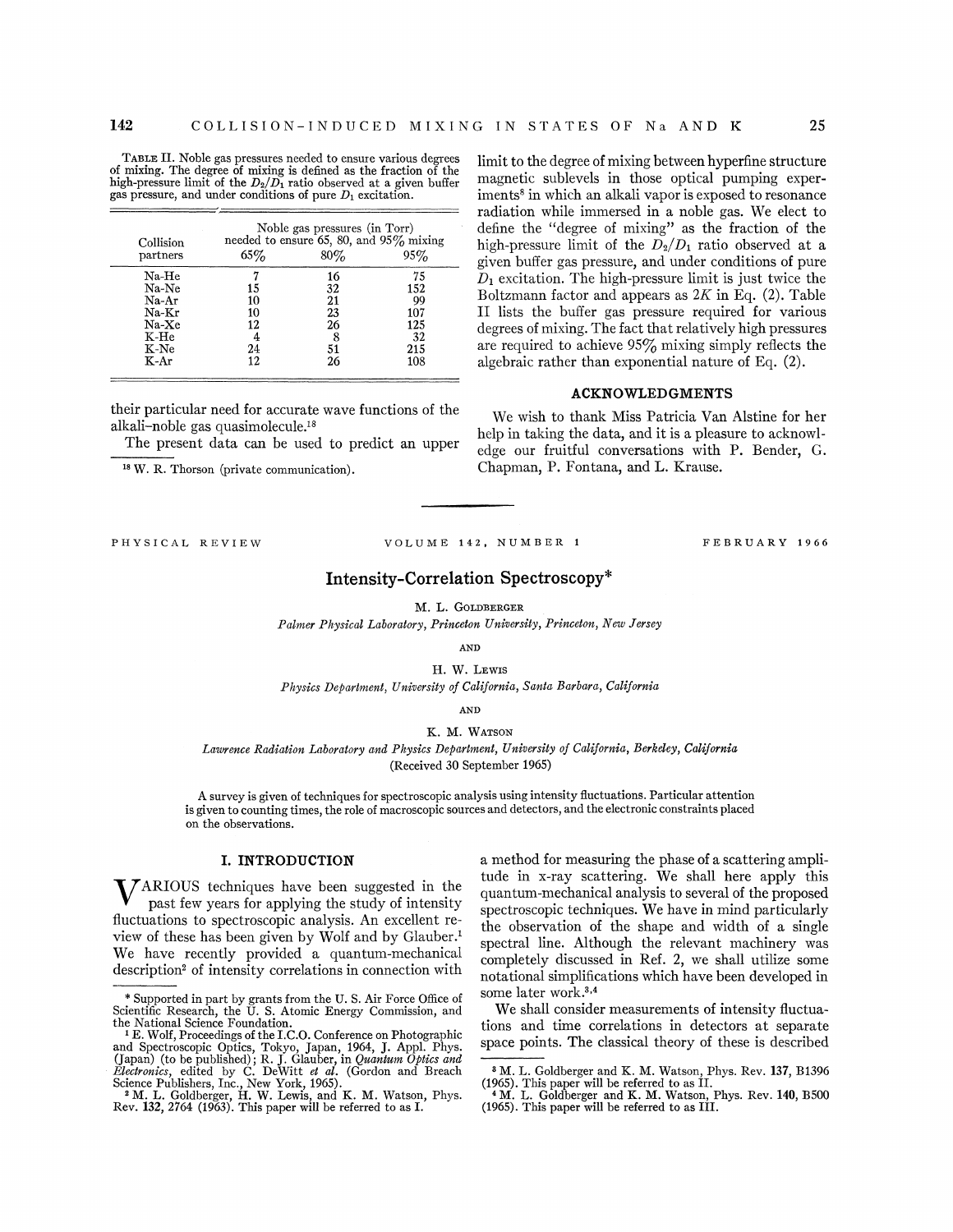

FIG. 1. Schematic illustration of photon counting.

by Born and Wolf.<sup>5</sup> The study of fluctuations in connection with spectroscopy has been reviewed by Mandel.<sup>6</sup> The use of space correlations is essentially the technique of Hanbury-Brown and Twiss. 7 A related method involving interference of Fourier components in a nonlinear device has been suggested by Forrester.<sup>8</sup>

In Sec. II we review the general features of the problem, paying particular attention to the effect of macroscopic sources and detectors and to electronic limitations. The presentation will be reasonably selfcontained, but will not include the derivation of some basic formulas which were given in I, II, and III. Specific applications will be discussed in detail in Secs. III and IV. In Sec. V we describe the use of lenses and other optical instruments in such experiments.

# **II. THE OBSERVATION OF INTENSITY CORRELATIONS**

In this section we review those results of II and III of relevance to the present study. Our discussion will hopefully be sufficiently complete that reading papers I, II, and III is not necessary unless missing derivations are desired.

We consider a quasicoherent source,<sup>9</sup> S, of optical radiation, as illustrated in Fig. 1. Light from the source is detected by a photon counter  $D$  after passing through a filter which restricts the radiation to an angular frequency interval  $\Delta \omega_B$  at a frequency  $\omega_0$ . We suppose that

$$
\Delta \omega_B \ll \omega_0. \tag{2.1}
$$

The source-detector separation is described by a vector **Y** from a fixed point in the source to a fixed point in the detector. Arbitrary points in source and detector are designated by vectors s and **u,** respectively, measured from the fixed reference points (see Fig. 1). The linear dimensions of the source (detector) are characterized by the parameter  $L_s(L_d)$  while the corresponding areas are written as  $\Sigma_s$  and  $\Sigma_d$ . We imagine that source and detector have small angular apertures in the sense that

$$
L_s/Y \ll 1, \quad L_d/Y \ll 1. \tag{2.2}
$$

The photon flux (number of photons/cm2 sec) at a point  $y = Y + u$  at a point in the detector is

$$
F(\mathbf{y}) = R_B / 4\pi y^2, \qquad (2.3a)
$$

where  $R_B$  is the equivalent isotropic source intensity. The corresponding differential flux at frequency  $\omega$ , in  $d\omega$ , is

$$
dF = F(\mathbf{y})g(\omega)d\omega, \qquad (2.3b)
$$

where the spectral function  $g(\omega)$  is normalized to unity:

$$
\int d\omega \ g(\omega) = 1. \tag{2.4}
$$

The spectral width of the source  $\Delta \omega_B$  is defined in terms of *g* by

$$
\frac{1}{\Delta \omega_B} = \int d\omega [g(\omega)]^2.
$$
 (2.5)

[The definition of  $\Delta \omega_B$  is somewhat arbitrary; for a Lorentz shape

 $g(\omega) = (\Gamma/2\pi)[(\omega-\omega_0)^2 + \Gamma^2/4]^{-1}, \quad \Delta\omega_B = \Gamma\pi].$ 

Following the notation of our earlier papers, we represent the detector [called detector 1 since we shall shortly introduce a second detector 2] by the countingrate operator at time  $T$ :

$$
G_1(T_1) = \int_{-\infty}^{\infty} dt_1 L_1(T_1 - t_1) \int_1 d^3 y_1 \gamma_1(y_1)
$$

$$
\times \sum_{l=1}^n e^{iK_l t_1} \delta(y_1 - x_l) e^{-iK_l t_1}. \quad (2.6)
$$

Here the sum on *l* runs over the *n* photons emitted by the source during the time interval  $T$  of a given observation. The quantity  $x_i$  is the space coordinate of the *l*th photon, and  $K_l$  is its kinetic-energy operator. The integral on  $y_1$  runs over the volume of detector 1. We shall assume that  $\gamma_1$ , a factor taking into account the efficiency and calibration of the counter, is a constant. Finally,  $L_1$  is the transient response function of the counter, which we write as

$$
L_1(\tau) = \int_{-\infty}^{\infty} \frac{d\Omega}{2\pi} B_1(\Omega) e^{-i\Omega \tau},
$$
  
\n
$$
L_1(\tau) = 0, \text{ for } \tau < 0.
$$
\n(2.7)

A characteristic response time  $\Delta \tau_r$  for the detector is defined by the expression

$$
\frac{1}{\Delta \tau_r} = \int_{-\infty}^{\infty} \frac{d\Omega}{2\pi} |B_1(\Omega)|^2.
$$
 (2.8)

<sup>&</sup>lt;sup>5</sup> M. Born and E. Wolf, *Principles of Optics* (The Macmillan Company, Inc., New York, 1964), 2nd ed. <sup>6</sup>L. Mandel, in *Symposium on Electromagnetic Theory and* 

*Antennas (Pergamon Press, Inc., Oxford, England, 1963).* 7 R. Hanbury-Brown and R. Q. Twiss, Phil. Mag. 45, 663 (1954); Proc. Roy. Soc. (London) 243A, 291 (1957).

<sup>&</sup>lt;sup>8</sup> A. T. Forrester, J. Opt. Soc. Am. **51**, 253 (1961). 9 We used the term "incoherent" in II and III to describe what is often called "quasicoherent" radiation in optics. In this paper we revert to the more conventional notation.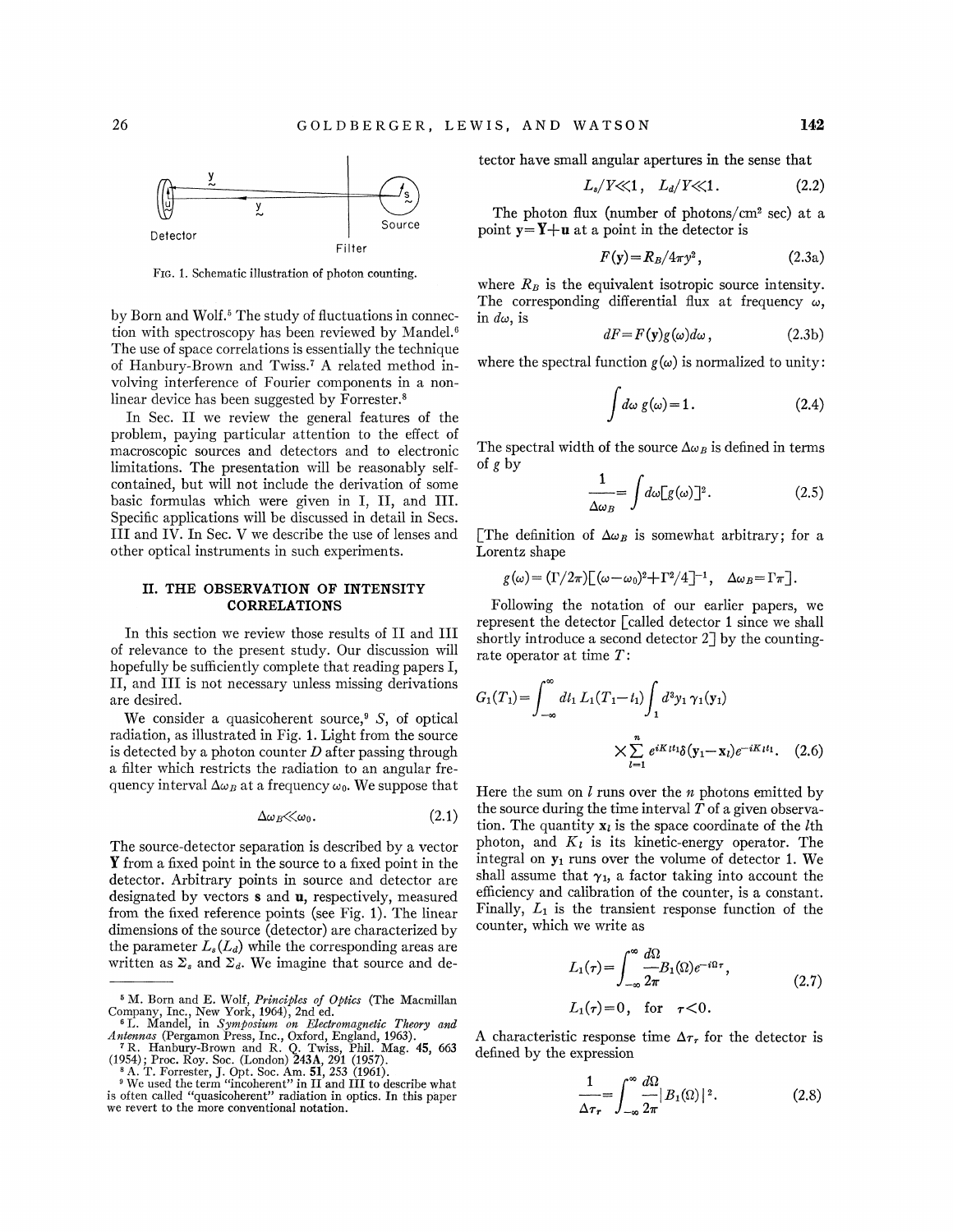or

where

[For a simple *RC* filter, where

$$
L(\tau) = (\exp(-\tau/RC))/RC, \quad \Delta \tau_r = 2RC.
$$

The wave function at time *t* for the *n*-photon system is [See Eq. (2.1) of II]

$$
\psi(t) = \mathcal{S} \prod_{i=1}^{n} \Phi_i(\mathbf{x}_i, t), \qquad (2.9)
$$

where  $\Phi_i$  is that for the *i*th photon. The symbol S means to take the symmetrized product of the  $\Phi$ 's. As in I and II, we are interested in the ensemble average of many observations, each conducted for a time interval T. We suppose that on performing the ensemble average, the  $\Phi_i$  have random phases and are effectively orthogonal. Mean beam properties such as the photon flux are considered to remain constant during the interval T. There are some delicacies associated with a coordinate space representation of photons which we shall not go into here. They are of no quantitative significance.

The mean rate of counting photons is then

$$
\langle G_1 \rangle = \langle (\psi(0), G_1(T_1)\psi(0)) \rangle, \qquad (2.10)
$$

where  $\langle \cdots \rangle$  denotes the ensemble average. By assumption this rate is independent of  $T_1$  and has the form  $[see<sup>10</sup> Eq. (2.15), III]$ 

$$
\langle G_1 \rangle = B_1(0) \Sigma_{1} \eta_1 F(\mathbf{Y}_1). \tag{2.11}
$$

Here  $\Sigma_1$  is the area of the active detector volume and  $\eta_1$  is the detector efficiency. Actually Eq. (2.11) is just a definition of  $\eta_1$  since all of the other factors must enter into the counting rate. In our previous papers we assumed either

$$
B_1(0)=1\,,\t(2.12a)
$$

$$
B_1(0) = 0, \t(2.12b)
$$

corresponding to placing a de blocking filter in the detector output. The latter choice is convenient when discussing fluctuation experiments, so it is worthwhile to define the mean counting rate in the absence of a blocking filter, namely,

$$
\langle G_1 \rangle_0 = \langle G_1 \rangle / B_1(0). \qquad (2.13)
$$

An explicit evaluation of the counting rate, Eq. (2.10), in terms of the wave function of the system, Eq. (2.9), yields

$$
\langle G_1 \rangle = B_1(0) \Sigma_1 w_1 \gamma_1 \bar{n} \chi(1) , \qquad (2.14)
$$

$$
\bar{n} = \langle n \rangle, \tag{2.15}
$$

 $w_1$  is the detector thickness, and [see Eq. (2.19), III]

$$
\chi(1) = \langle (\Phi_i^*(y_{1,t_1})\Phi_i(y_{1,t_1})) \rangle
$$
  
=  $R_B/4\pi c y_1^2$ , (2.16)

with  $c$  the velocity of light. The point  $y_1$  may be taken



FIG. 2. An intensity correlation experiment.

anywhere in the detector volume because we have assumed that  $\chi(1)$  is constant over the detector and also independent of the time  $t_1$  in deducing Eq. (2.14). By comparing our two counting rate expressions, Eqs. (2.11) and (2.14), we complete the definition of the efficiency  $\eta_1$  or, as we prefer to use it,  $\gamma_1$ :

$$
\gamma_1 = (c/w_1)\eta_1. \tag{2.17}
$$

Although the counter thickness  $w_1$  does not enter into our results in a critical way, it is worthwhile saying a little about it. Since our counting rate operator  $G_1$ defined by Eq. (2.6) does not take into account the stopping of photons in the detector, we interpret  $w_1$  as a measure of the depth of penetration of the photons into the counter, assuming this to be less than the actual counter thickness.

We turn now to the description of an intensity correlation experiment, schematically illustrated in Fig. 2. Here we have added a second detector, referred to as 2. This will be described by a counting-rate operator, Eq. (2.6), etc., but distinguished by a subscript 2. In a correlation experiment, both detectors are used simultaneously to count photons from the source. We imagine the instantaneous output from detector **1** to be fed into a delay line and then mixed with that from 2 in a correlator which multiplies the two outputs. The correlator output in turn is represented by the operator

$$
G_{12}(\tau) = G_{12}(T_2, T_1) = G_2(T_2)G_1(T_1). \tag{2.18}
$$

Here  $\tau = T_2 - T_1$  is the delay deliberately introduced by our delay line. In writing Eq. (2.18) we are tacitly assuming that the counting operators  $G_1$  and  $G_2$  commute. This is not rigorously true, but this particular quantum-mechanical effect does not lead to quantitatively important corrections. A precise formulation of the theory of correlated counting rates is given in an earlier paper.<sup>3</sup>

A special case of the experiment just described is that in which a single detector is used. In this case we imagine that the detectors 1 and 2 referred to in Eq. (2.18) coalesce into one. To do such an experiment, one might split the detector output into two equal signals, pass one through a delay line, and then mix them in a correlator. [A specific example will be discussed in Sec. IV.] Formally we may go from the general twodetector analysis to the single-detector case by equating the subscripts 1 and 2 at an appropriate point.

 $10$  We use the notation Eq. (2.15), III to indicate Eq. (2.15) of Paper III, etc.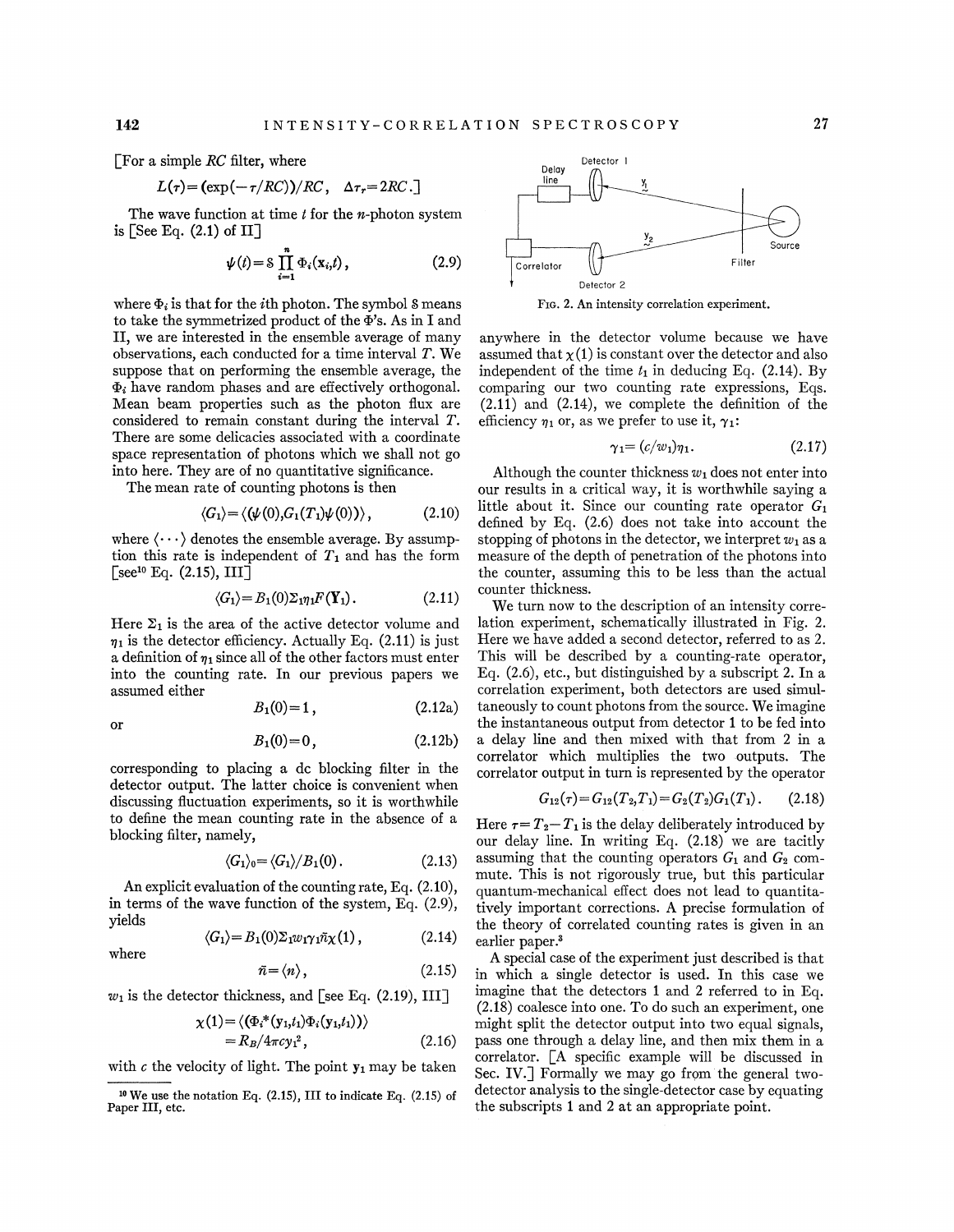If the correlator in Fig. 2 were a simple square-law device and if the signals were added linearly ahead of it, the relevant quantity for our intensity correlation experiment would become

$$
G_{SL}(T_2,T_1) = [G_1(T_1) + G_2(T_2)]^2
$$
  
=  $[G_1(T_1)]^2 + [G_2(T_2)]^2 + 2G_{12}(T_2,T_1).$  (2.19)

Evidently all of the terms in Eq. (2.19) may be obtained from suitable specialization of  $G_{12}(T_2,T_1)$ , for example by setting 2 equal to 1 and getting  $G_1^2$ .

For subsequent order-of-magnitude estimates we shall feel free to set

$$
\Sigma_1 \approx \Sigma_2 \approx \Sigma_d, \nw_1 \approx w_2 \approx w, \nB_1 \approx B_2 \approx B, \nY_1 \approx Y_2 \approx Y,
$$
\n(2.20)

although in practice this is entirely unnecessary.

The average correlator output during an interval T, as obtained in I and II, in the notation of  $II,$ <sup>11</sup> is

$$
\langle G_{12}(\tau) = \langle G_1 \rangle \langle G_2 \rangle + \frac{1}{2} \bar{n}^2 \int (1) \int (2) |\chi(12)|^2. \quad (2.21)
$$

Here we have written

$$
(1) = \int_{-\infty}^{\infty} dt_1 L_1(T_1 - t_1) \int_{1} d^3 y_1 \gamma_1 \cdots, \qquad (2.22)
$$

and similarly for 2, and  $\lceil$  compare Eq. (2.16) $\rceil$ 

$$
\chi(12) = \langle \Phi_i^*(\mathbf{y}_1, t_1) \Phi_i(\mathbf{y}_2, t_2) \rangle
$$
  
= 
$$
\frac{R_B}{4\pi c \bar{n}} \int_S \frac{d^3s}{V_s D_1(\mathbf{s}) D_2(\mathbf{s}_2)} \int d\omega g(\omega)
$$
  
×
$$
\chi \exp\{i\omega[(1/c)(D_2(\mathbf{s}) - D_1(\mathbf{s})) - (t_2 - t_1)]\},
$$
(2.23)

where

$$
D_1(s) = y_1 - s,
$$
  
\n
$$
D_2(s) = y_2 - s,
$$
\n(2.24)

and the integral over source points extends over the source volume  $V_s$ .

For analytical (and presumably practical) convenience we shall assume that the experimental geometry is so chosen that [here  $\lambda = 2\pi c/\omega_0$ , and strictly speaking  $|Y_1 - Y_2|$  should be replaced by max  $|y_1 - y_2|$ 

$$
\Sigma_s |Y_1 - Y_2| / \lambda Y^2 \ll 1, \qquad (2.25a)
$$

$$
\quad\text{and}\quad
$$

$$
(\Delta \omega_B/c)\theta_d(\Sigma_s)^{1/2}\ll 1, \qquad (2.25b)
$$

where  $\theta_d$  is the angular spacing of the two detectors as seen from the source (or simply the angular size  $(\Sigma_d)^{1/2}/Y$ in the case of a single detector). It is also true that

except in oscillating exponentials the replacement

$$
D_1 \approx Y_1, \quad D_2 \approx Y_2, \tag{2.25c}
$$

is harmless.

It follows from the conditions (2.25) that the fundamental quantity  $\chi(12)$  defined by Eq. (2.23) may be split into a purely geometrical factor and one which depends intrinsically on the beam spectral function  $g(\omega)$ . [See Eqs. (2.26), III for further discussion.] We find

$$
\chi(12)\widetilde{\equiv}X_p(12)Q(12)\,,\qquad\qquad(2.26a)
$$

$$
X_p(12) = \frac{R_B}{4\pi c \bar{n} Y_1 Y_2} \int d\omega g(\omega)
$$
  
 
$$
\times \exp\left\{ i\omega \left[ \frac{1}{c}(y_2 - y_1) - (t_2 - t_1) \right] \right\}, \quad (2.26b)
$$

where

and  

$$
Q(12) = \int_{\mathcal{S}} \frac{d^3 s}{V_s} \exp\left\{ i \frac{\omega_0}{c} (\hat{y}_1 - \hat{y}_2) \cdot \mathbf{s} \right\}.
$$
 (2.26c)

We may now express the average correlator output  $\langle G_{12}(\tau) \rangle$ , Eq. (2.21), in the form

$$
\langle G_{12}\rangle = \langle G_1\rangle \langle G_2\rangle + \frac{1}{2}\bar{n}^2 I_s \int (1) \int (2) |\chi_p(12)|^2, \quad (2.27)
$$

where  $\lceil \sec E_q$ . (2.31), III

$$
I_s = \int_1 \frac{d^2 v_1}{\Sigma_1} \int_2 \frac{d^2 v_2}{\Sigma_2} |Q(12)|^2.
$$
 (2.28a)

Here  $v_1$  is the projection of  $u_1 = y_1 - Y_1$  on a plane perpendicular to  $\mathbf{Y}_1$ , etc.  $I_s$  is a function of the dimensionless quantity  $\sigma = V^2 \lambda^2 / \Sigma_s \Sigma_d$  (taking  $Y_1 \approx Y_2 \approx Y$ here) and has the limiting values

$$
I=1, \qquad \qquad \sigma \gg 1, \qquad (2.28b)
$$

$$
= Y^2 \lambda^2 / \Sigma_s \Sigma_d, \quad \sigma \ll 1. \tag{2.28c}
$$

We shall henceforth assume that  $\sigma \ll 1$ , so that the limit Eq.  $(2.28c)$  applies.

It will be convenient to assume in what follows that we put a dc blocking filter in the detector outputs which means

$$
B_1(0) = B_2(0) = 0, \t(2.29)
$$

so that  $\langle G_1 \rangle = \langle G_2 \rangle = 0$  [see Eqs. (2.11) and (2.13)]. Then

$$
\langle G_{12} \rangle = \langle \Delta G_{12} \rangle_p I_s, \qquad (2.30a)
$$

where [as given in Eq. (2.30 III)]

$$
\langle G_{12} \rangle_p = \frac{1}{2} \langle G_1 \rangle_0 \langle G_2 \rangle_0 I_c, \qquad (2.30b)
$$
  

$$
I_c = \int_1 \frac{d^3 y_1}{\Sigma_1 w_1} \int_2 \frac{d^3 y_2}{\Sigma_2 w_2} \int d\omega \int d\omega'
$$
  

$$
\times g(\omega)g(\omega')B_1(\omega'-\omega)B_2(\omega-\omega')
$$

$$
\times \exp\{i(\omega-\omega')[(1/c)(y_2-y_1)-(T_2-T_1)]\}.
$$
 (2.31)

<sup>&</sup>lt;sup>11</sup> See Eq. (2.37), II.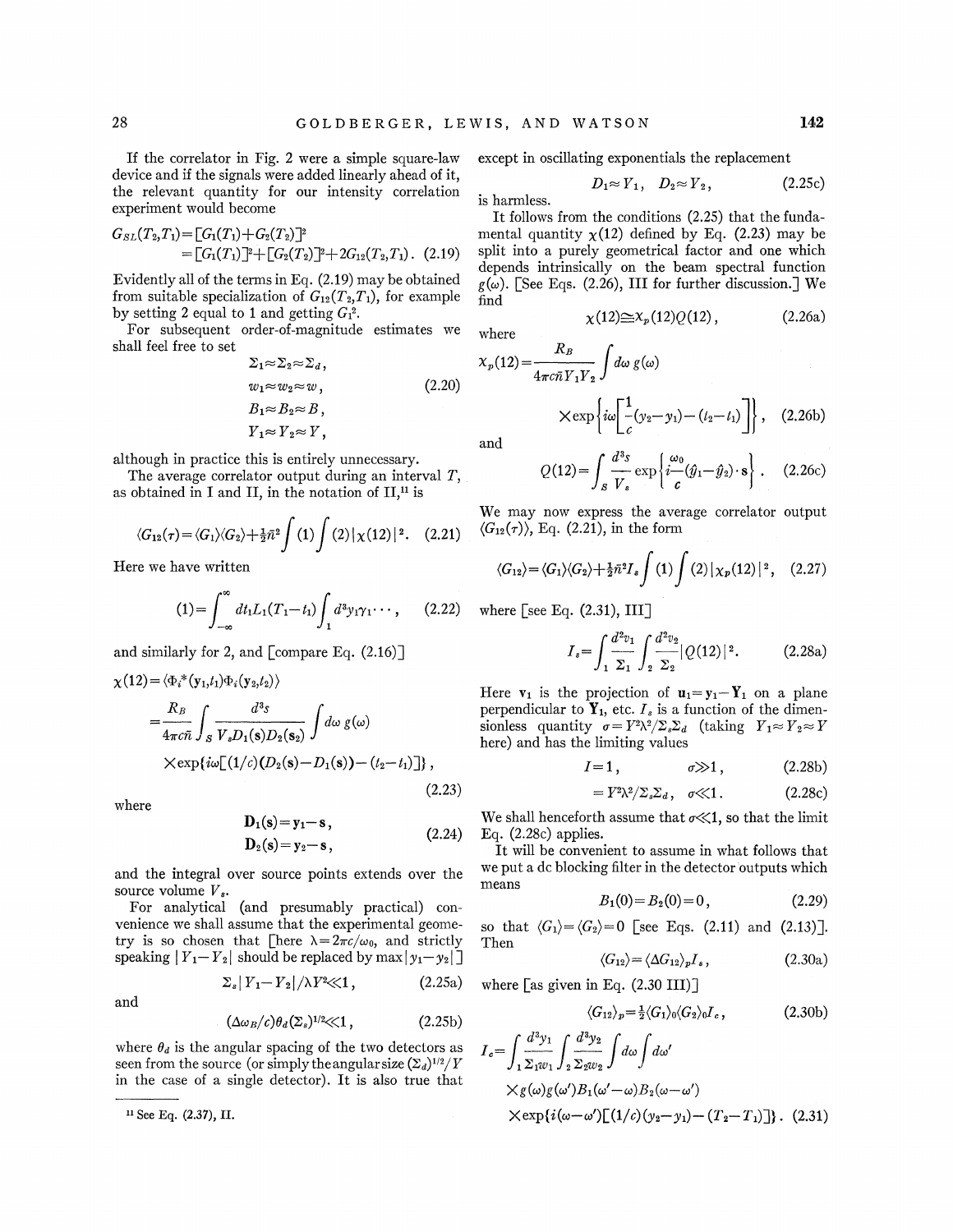It should be possible and it is desirable to design sufficiently thin detectors, well enough aligned, so that we may set  $y_2 - y_1 = Y_2 - Y_1$  in the exponential of Eq. (2.31). The precise tolerances involved here clearly depend on both the electronic and spectral bandwidths, but they do not appear too severe. We shall assume in what follows that it is legitimate to write, in place of Eq. (2.31),

$$
I_c = \int d\omega \int d\omega' g(\omega) g(\omega') B_1(\omega' - \omega) B_2(\omega - \omega')
$$

$$
\times \exp\left\{i(\omega - \omega') \left[ \frac{1}{c} (Y_2 - Y_1) - (T_2 - T_1) \right] \right\}.
$$
 (2.30c)

We note in passing that the average value of the squarelaw correlator output,  $G_{SL}$  is obtained from Eqs. (2.30) in the form

$$
\langle G_{\rm SL}\rangle = \frac{1}{2}I_s \{ \langle G_1 \rangle_0^2 I_{c1} + \langle G_2 \rangle_0^2 I_{c2} + 2 \langle G_1 \rangle_0 \langle G_2 \rangle_0 I_c \}, \quad (2.32)
$$

where

$$
I_{c1} = \int d\omega \int d\omega' g(\omega)g(\omega') |B_1(\omega' - \omega)|^2,
$$
  
\n
$$
I_{c2} = \int d\omega \int d\omega' g(\omega)g(\omega') |B_2(\omega' - \omega)|^2.
$$
\n(2.33)

The signal-to-noise ratio is of vital importance in analyzing a correlation experiment of the sort under consideration. To discuss this we first define, as in III, the quantity

$$
G_{\rm av}(\tau) = \int_0^T dT_1 G_{12}(T_1 + \tau, T_1). \tag{2.34}
$$

Thus,

$$
\langle G_{\rm av}(\tau) \rangle = T \langle G_{12}(\tau) \rangle. \tag{2.35}
$$

The fluctuations in  $G_{av}$  have been computed in III<sup>12</sup> from

$$
\langle G_{\rm av}^2 \rangle = \langle (\psi(0), G_{\rm av}^2(\tau) \psi(0)) \rangle. \tag{2.36}
$$

The result obtained there for the large source case,  $\sigma \ll 1$ , Eq. (2.28c), is

$$
\langle G_{\rm av}^2 \rangle - \langle G_{\rm av} \rangle^2 = T \langle G_1 \rangle_0 \langle G_2 \rangle_0 M , \qquad (2.37)
$$

where

$$
M = \int \frac{d\Omega}{2\pi} |B_1(\Omega)|^2 |B_2(\Omega)|^2 \left[ \frac{\sin(\Omega w/2c)}{\Omega w/2c} \right]^4, \quad (2.38)
$$

and we have set  $B_1(0) = B_2(0) = 0$  according to Eq. (2.29). Under the conditions that our previous replacement of  $y_2-y_1$  by  $Y_2-Y_1$  [i.e., going from Eq. (2.31) by Eq.  $(2.30c)$  is justified we can take for M,

$$
M \sim 1/\Delta \tau_r, \tag{2.39}
$$

where  $\Delta \tau_r$  is the detector response time. Then we find



FIG. 3. Spectral function for a single line.

for the signal-to-noise ratio

$$
S/N = \langle G_{\rm av}(\tau) \rangle / \{ \langle G_{\rm av}^2 \rangle - \langle G_{\rm av} \rangle^2 \}^{1/2}
$$
  
=  $\frac{1}{2} I_c I_s \{ \Delta \tau_r T \langle G_1 \rangle_0 \langle G_2 \rangle_0 \}^{1/2}$ . (2.40)

# **III. THE BROAD-BAND** (bb) **LIMIT**

Let us suppose that  $g(\omega)$  describes a spectral line of width  $\Delta \omega_L$  at frequency  $\omega_0$  superimposed on a background of low intensity, as is illustrated in Fig. 3. Since we are interested in measuring the line shape we, of course, assume that  $\Delta \omega_L$  is less than  $\Delta \omega_B$ , the frequency band passed by the filter. In this section we are concerned with the limiting case

$$
\Delta \tau_r \Delta \omega_L \ll 1, \tag{3.1}
$$

corresponding to the bandwidth ahead of the correlator being broader than the spectral linewidth. This is the best situation for tracing out the line shape, but one may in practice have to be content with  $\Delta \tau_r \Delta \omega_L \sim 1$ .

The band-pass characteristic  $B_1 \approx B_2 \approx B$  is illustrated schematically in Fig. 4. We have again taken  $B(0)=0$ . We suppose<sup>13</sup> B\simum interval  $\Delta \Omega_l \lesssim \Omega \lesssim (\Delta \tau_r)^{-1}$ , where we assume

$$
\Delta\Omega_t \ll \Delta\omega_L. \tag{3.2}
$$

Let us first consider the case that the filter is so chosen that  $\Delta \omega_B \approx \Delta \omega_L$ . Then we obtain from Eq. (2.30c)

$$
I_c = I_{cbb}(P) \equiv \left| \int d\omega \ g(\omega) e^{i\omega P} \right|^2 + O(\Delta\Omega_l/\Delta\omega_L), \quad (3.3a)
$$

where

$$
P = (1/c)(Y_2 - Y_1) - (T_2 - T_1). \tag{3.4}
$$

Because of the condition (3.2) we shall drop the terms.



<sup>&</sup>lt;sup>12</sup> The quantity  $\langle G_{av}^2 \rangle$  was given in I for the limit of "narrow-<br>ind electronics."<br>irrelevant. band electronics.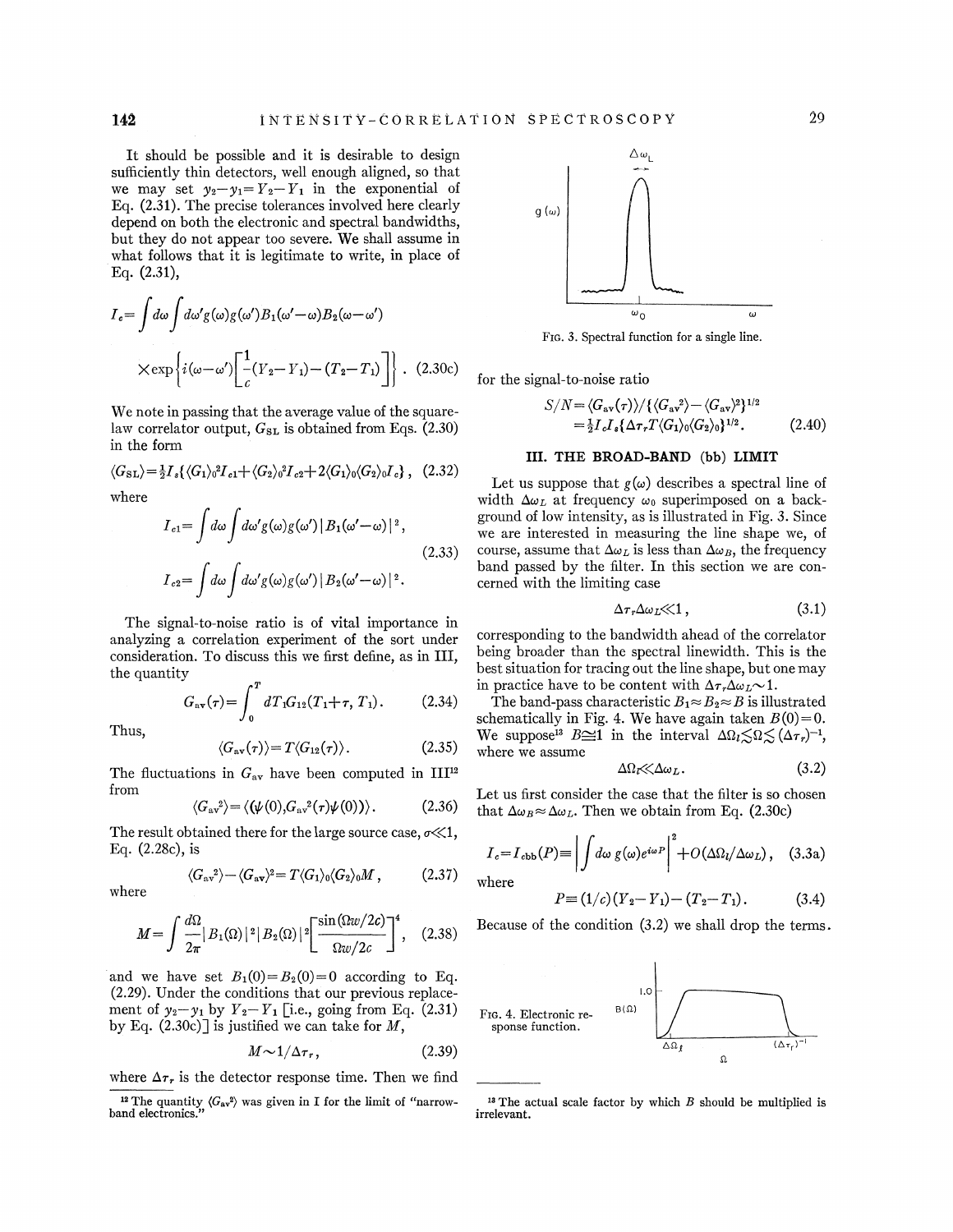of order  $\Delta\Omega_r/\Delta\omega_L$ . We may also write  $I_c$  as

$$
I_{\text{cbb}}(P) = \left| \int d\omega \ g(\omega) e^{i(\omega - \omega_0) P} \right|^2, \qquad (3.3b)
$$

where  $\omega_0$ , the central line frequency, is defined by

$$
\omega_0 = \int d\omega \, \omega g(\omega). \tag{3.5}
$$

In the measurement of the autocorrelation function with a single detector [where P reduces to  $-(T_2-T_1)$ ] or the use of two detectors, the measured quantity, in fact, is  $I_{cbb}(P)$ . Unfortunately, an observation of  $I_{\text{cbb}}(P)$  is not sufficient to determine the spectral function  $g(\omega)$  uniquely, since the phase of the integral over  $g(\omega)$  is unspecified. This "phase problem" arises in a number of contexts, most notably in x-ray structure analysis. It has been discussed in the present context by Wolf.<sup>14</sup> It was argued in I that the observation of  $I_{cbb}$ can be used to deduce a finite set of  $g(\omega)$ . It is possible that the correct one of these can be found from physical considerations, such as the non-negative character of  $g(\omega)$ . This seems to be usually the case in x-ray structure analysis. On the other hand, there are a number of features of the line that are independent of the phase question, and are therefore best suited to an initial exploration of intensity interferometry. For example, the second moment of the line is determinable from the dependence of the correlation function on  $P$  for small  $P$ , as illustrated by

$$
(dI_{\text{cbb}}/dP)|_{P=0} = 0,
$$
  

$$
(d^2I_{\text{cbb}}/dP^2)|_{P=0} = -2 \int d\omega (\omega - \omega_0)^2 g(\omega),
$$
 (3.6a)

where we recall the previous definition of  $\omega_0$ , Eq. (3.5).

A probably useful example can be discussed, in which a collision-broadened line is further Doppler broadened in the center. Such a line may be observed in the emissions from a hot plasma; we can simulate its shape (for a narrow line) by

arrow line) by  
\n
$$
g(\omega) = \frac{\Gamma \alpha}{2\pi^{3/2}} \int \frac{e^{-\alpha^2 \epsilon^2}}{(\omega - \omega_0 - \epsilon)^2 + \Gamma^2/4} d\epsilon, \quad (3.6b)
$$

where

is the Doppler-broadening parameter. For this shape, according to Eq. (3.3b), the correlation function is

 $\alpha^2 = Mc^2/2\omega_0^2 kT$ 

$$
I_{\text{cbb}}(P) = e^{-\Gamma P - P/2\alpha^2},\tag{3.6c}
$$

so that both the Lorentzian parameter  $P$  and the Doppler parameter  $\alpha$  are directly determined by a measurement of the correlation function.

Fourier integral, in which case we have

with

$$
G(\omega) = \int_0^\infty d\omega' g(\omega' + \omega) g(\omega').
$$

 $I_{\text{cbb}}(P) = \int_{-\infty}^{\infty} d\omega \, \mathcal{G}(\omega) e^{i\omega P},$ 

It is easy to see that if  $g(\omega)$  is concentrated in a line of width  $\Delta \omega_L$ ,  $G(\omega)$  has practically zero amplitude outside the interval  $-2\Delta\omega_L<\omega<+2\Delta\omega_L$ . It is this feature that makes intensity-correlation experiments less sensitive to the geometrical alignment problems than are classical interferometric techniques.

The all-important signal-to-noise ratio may be obtained from our general expression, Eq. (2.40). We use [from Eqs.  $(2.11)$ ,  $(2.3a)$ , and  $(2.8c)$ ]

$$
\langle G_1\rangle_0 \approx \langle G_2\rangle_0 \approx \eta \Sigma_d R_B/4\pi Y^2,
$$
  

$$
I_s = Y^2 \lambda^2/\Sigma_s \Sigma_0,
$$

and also set  $I_c \approx 1$ . We find

$$
S/N \cong (S/N)_{\text{bb}} \equiv \frac{1}{2} \eta (T \Delta \tau_r)^{1/2} (\lambda^2 R_B / 4 \pi \Sigma_s).
$$
 (3.7a)

This expression may appear surprising, since it does not depend on the source-detector distance *Y* or on the detector area  $\Sigma_D$ . The reason is that we have assumed the limit  $\sigma \ll 1$  in Eq. (2.28c). For large enough *Y*,  $I_e \cong 1$ and *S/N* becomes

$$
S/N = \frac{1}{2}\eta (T\Delta \tau_r)^{1/2} (R_B \Sigma_D / 4\pi Y^2).
$$
 (3.7b)

It is clear that to maximize the ratio  $S/N$  one should choose  $\Delta \tau_r$  as large as possible consistent with the restriction  $\Delta \tau_r \Delta \omega_L \ll 1$ . Had we considered the case  $\Delta \tau_r \Delta \omega_L \gg 1$  we should have found that  $S/N$  was reduced by a factor  $(\Delta \tau_r \Delta \omega_L)^{-1}$ , so that the maximum signalto-noise ratio is obtained for  $\Delta \tau_r \Delta \omega_1 \approx 1$ .

For a source with black-body (BB) intensity on the spectral line of frequency  $\omega_0$  and temperature  $\theta$  we find from (3.7a)

$$
(S/N)_{\rm BB} = (\Delta \omega_L / 2\pi) \eta (T \Delta \tau_r)^{1/2}
$$
  
 
$$
\times {\exp[\hbar \omega_0 / \theta] - 1}^{-1}. \quad (3.8)
$$

As another example, let us assume the mercury-arc source of Forrester *et al.*<sup>15</sup> We take  $\Delta \tau_r = 10^{-10}$  sec,  $R_B/4\pi\Sigma=2\times10^{15}$  photons/cm<sup>2</sup> sec,  $\lambda=5.48\times10^{-5}$  cm, and obtain

$$
S/N \approx 50\eta \sqrt{T}, \tag{3.9}
$$

where *T* is measured in seconds.

Up to this point we have assumed that  $\Delta \omega_B \approx \Delta \omega_L$ . Another case of interest is that where the electronics is still fast insofar as the line is concerned [i.e.,  $\Delta \tau_r \Delta \omega_B \ll 1$ ] but  $\Delta \omega_B$  is so broad that

$$
\Delta \tau_r \Delta \omega_B \gg 1. \tag{3.10}
$$

16 A. T. Forrester, R. A. Gudmundsen, and P. 0. Johnson, Phys. Rev. 99, 1691 {1955).

It is sometimes convenient to write  $I_{\text{cbb}}(P)$  as a

<sup>14</sup> E. Wolf, Proc. Phys. Soc. {London) 80, 1269 {1962).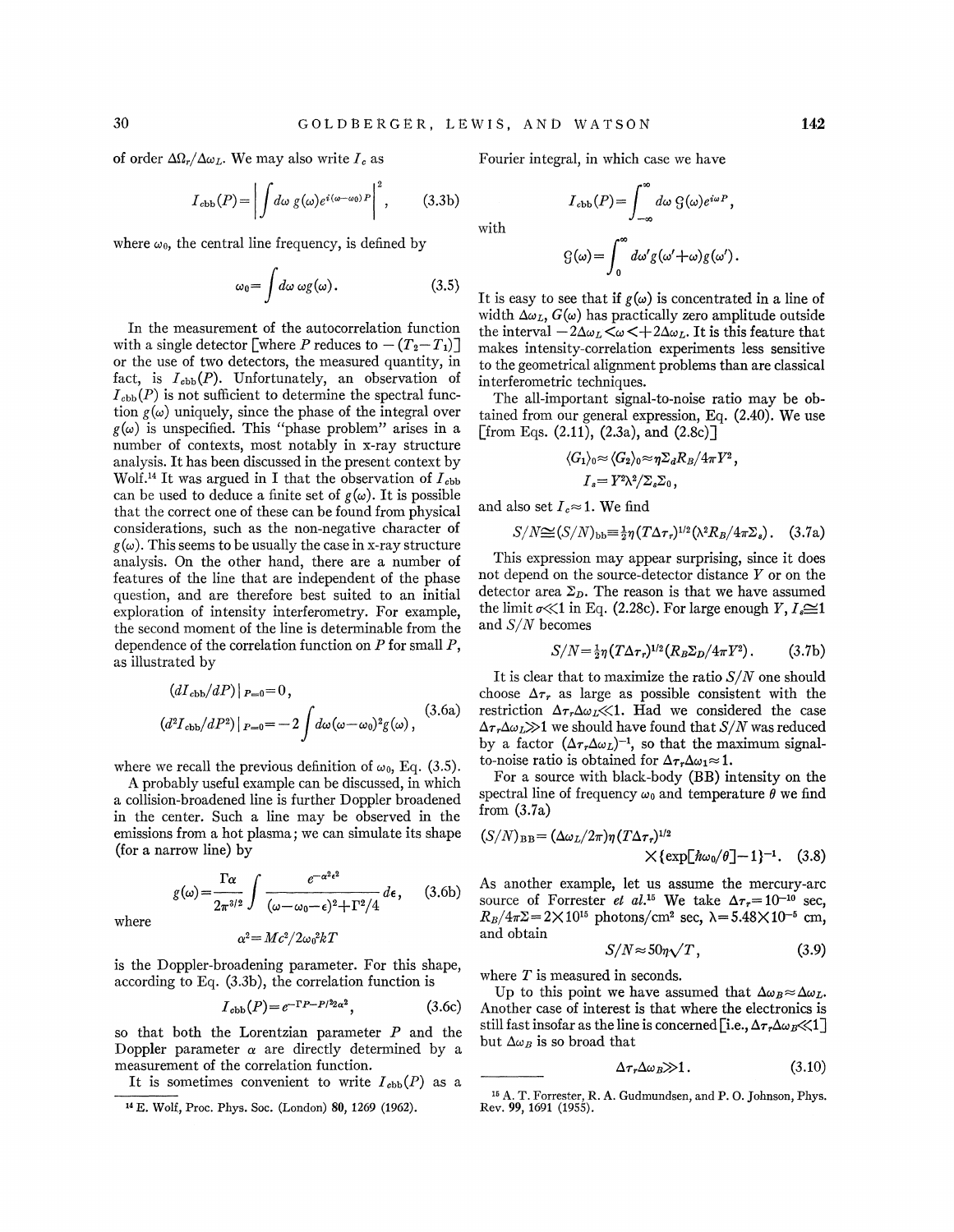We now write

$$
g(\omega) = g_L(\omega) + g_c(\omega), \qquad (3.11)
$$

where  $g_L$  represents the line spectrum and  $g_c$  the continuous background contribution passed by the filter. The spectral width of  $g_e$  is  $\Delta \omega_B$ . We suppose the line to be much more intense than the background.

Our basic quantity  $I_c$ , Eq. (2.30c), involving both the electronics and source characteristics, becomes

$$
I_c = I_{cL} + I_{cc},\tag{3.12}
$$

$$
I_{cL} = \left| \int d\omega \, g_L(\omega) e^{i\omega P} \right|^2, \tag{3.13}
$$

and

where

$$
I_{ce} = \int d\omega \int d\omega' g_L(\omega) g_e(\omega')
$$
  
 
$$
\times B_1(\omega' - \omega) B_2(\omega' \omega') e^{i(\omega - \omega')P} + \text{c.c.} \quad (3.14)
$$

Making use of our assumptions about  $\Delta \tau_r \Delta \omega_L$  and  $\Delta \tau_r \Delta \omega_B$ , Eqs. (3.1) and (3.10), we have, approximately,

$$
I_{ec} \cong \left[ \int d\omega \, g_L(\omega) e^{i\omega P} \right] \int d\omega' g_c(\omega')
$$
  
 
$$
\times B_1(\omega' - \omega_0) B_2(\omega_0 - \omega') e^{-i\omega' P} + \text{c.c.}
$$
  
 
$$
\approx (f/\Delta \tau_r \Delta \omega_B) \left[ \int d\omega \, g_L(\omega) e^{i\omega P} \right] + \text{c.c.}, \qquad (3.15)
$$

where  $f$  is the [small] ratio of continuum to line intensity. Thus to the extent that  $f/\Delta\tau_r\Delta\omega_B\ll 1$ ,

$$
I_c \cong I_{c1}, \tag{3.16}
$$

and the background gives a negligible contribution to the observation.

The condition on the electronic resolving time imposed by the requirement  $\Delta \tau_r \Delta \omega_B \ll 1$  is a severe one. If no gain is required between the detectors and the correlator, wave guide or coaxial line couplings might be used to achieve  $\Delta \tau_r$  as small as 10<sup>-11</sup> sec. If gain is required, there are available photodetectors followed by traveling wave amplifiers having bandwidths of about 1010 cps.16 We conclude that with "conventional electronic techniques" the method described in this section is restricted to the analysis of linewidths not much broader than

### $\Delta \omega_L/2\pi \sim 10^{10}$  cps.

# **IV. THE NARROW-BAND LIMIT**

Let us suppose that a single photoelectric detector is followed by a tuned circuit and then by a square-law detector, as illustrated in Fig. 5. The two detector situa-



FIG. 5. Use of a tuned circuit in counting photons.

tions may be similarly analyzed. The function  $B_1(\Omega)$  $=B_2(\Omega) \equiv B(\Omega)$  will peak at the resonance frequency  $\Omega_0$ and will be taken to have a bandwidth  $\delta\Omega$ . We suppose that  $\delta\Omega$  is very much less than either  $\Delta\omega_L$  or  $\Delta\omega_B$ . In this case we set  $Y_1 = Y_2$  and  $T_1 = T_2$  in the expression for  $I_c$ , Eq. (2.30c), which becomes

$$
I_c = \int d\omega \int d\omega' g(\omega) g(\omega') B(\omega' - \omega) B_2(\omega - \omega')
$$
  
= 
$$
\int d\omega \int d\Omega g(\omega + \frac{1}{2}\Omega) g(\omega - \frac{1}{2}\Omega) |B(\Omega)|^2
$$
  

$$
\approx \left[ \int d\omega g(\omega + \frac{1}{2}\Omega_0) g(\omega - \frac{1}{2}\Omega_0) \right] \int d\Omega |B(\Omega)|^2
$$
  

$$
\approx g(\Omega_0) (\Delta \tau_r)^{-1}, \qquad (4.1)
$$

where we have introduced the previously defined function  $G(\Omega_0)$ , and our old definition of the resolving time  $(\Delta \tau_r)^{-1}$ , Eq. (2.8). We expect that  $(\Delta \tau_r)^{-1} \sim \delta \Omega$ .

The function  $G(\Omega_0)$  can thus be measured by varying the frequency  $\Omega_0$  of the tuned circuit.<sup>17</sup> As we have noted,  $\mathcal{G}(\Omega_0)$  is just the Fourier transform of  $I_{cbb}(P)$  so that measurement of g is in principle equivalent to measuring  $I_{\text{cbb}}$  [see equations following 3.6a)].

The signal-to-noise ratio is again obtained from Eq.  $(2.40)$  but now with  $I_c$  given by  $(4.1)$ . For macroscopic sources and detectors [i.e.,  $I = \sigma \ll 1$ ] we have

$$
S/N = (S/N)_{\rm bb} [G(\Omega_0)/\Delta \tau_r], \qquad (4.2)
$$

where  $(S/N)_{\text{bb}}$  is the broad-band ratio given by Eq. (3.7a).

In conducting the experiment described in this section, one might use a resonant cavity to provide the tuned circuit illustrated in Fig. 5. Both the photo detector and the square-law detector would then be coupled to the cavity. By such means it seems feasible to study linewidths up to  $10^{11}$  cps. The choice of  $\delta\Omega$  will depend on the precision with which it is desired to measure  $G(\Omega_0)$  and on the acceptable counting times. Since  $G(\Omega_0)$  has a width of the order  $\Delta \omega_B$  and  $g(\omega)$  has magnitude  $\sim (\Delta \omega_B)^{-1}$ ,  $\mathcal{G}(\Omega_0) \sim (\Delta \omega_B)^{-1}$  [recall that  $S=f d\omega g(\omega+\Omega_0)g(\omega)$  and also  $\Delta \tau$ ,  $\sim 1/\delta\Omega$ , so we may

<sup>16</sup> See, for example, D. E. Caddes and B. J. McMurtry, Elec-tronics 37, 125 (1964), for a review of wide-bandwidth light demodulators.

<sup>&</sup>lt;sup>17</sup> The observation of  $H(\Omega_0)$  has been suggested by L. Mandel, in *Electromagnetic Theory and Antennas,* edited by E. C. Jordan (The Macmillan Company, Inc., New York, 1963), Part 2, p. 811. A related suggestion has been made by Forrester, Ref. 8.